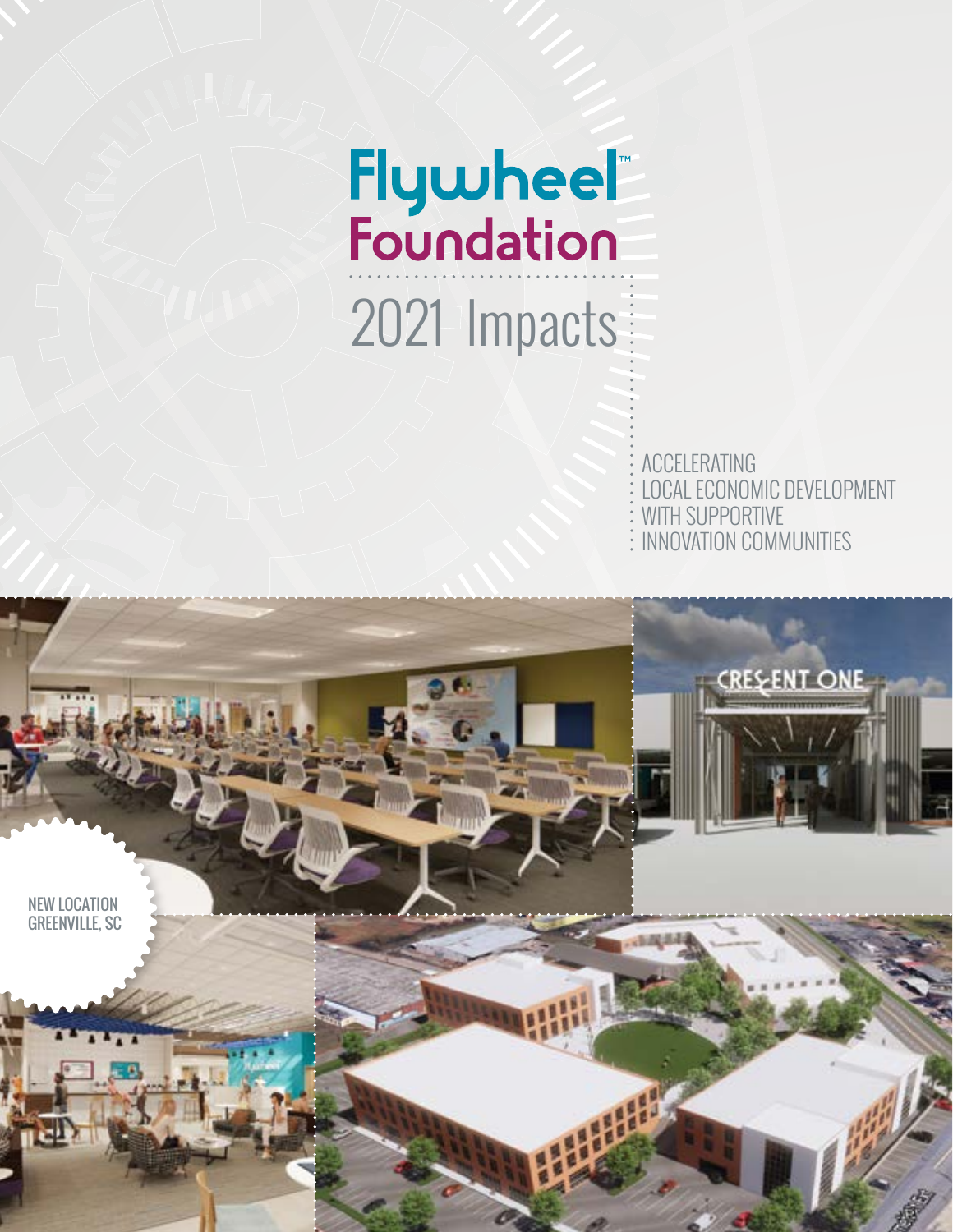

### $\blacksquare$ About the Flywheel Foundation

The Flywheel Foundation promotes healthy entrepreneurship ecosystems through events, accessible courses, and investment. We accelerate home-grown economic development with diverse pathways for inception-stage and growth-stage startups by partnering with an expanding network of non-profits, economic development organizations, corporations, and investors. We are committed to working with organizations who put entrepreneurs first, knowing that a resilient and inclusive economy benefits all.

Over eight years of operation, we have supported hundreds of founders as they work towards identifying problems in the market and creating unique, valuable solutions. Our network of mentors works hard to share their own experiences starting companies while helping founders become better at what they do – changing the world around them.

The Flywheel Foundation serves as connective tissue both within and across regional entrepreneurship ecosystems. Our role is to develop new programs that fill gaps in developmental support and capital access not currently addressed by support organizations within a region, and to connect regions, sharing expertise and best practices as Flywheel builds its network of innovation centers in the Southeastern United States.

### Jill Atherton – Executive Director



Jill Atherton was selected by the Board of Directors in March of 2022 to lead the Foundation as Executive Director. Jill brings over 20 years of experience in economic development through the support of entrepreneurship.

As leader of the Technology Council in Winston-Salem, NC, Jill played a central role in the early days of Piedmont Triad Research Park, which is now flourishing as the Innovation Quarter.

During the early phase of the pandemic, she served as Business Resiliency advisor for the Small Business and Technology Development Center assisting businesses with financing, cash flow management and digital transformation.

With Jill at the helm, we can accelerate the deployment of our services in the regions we serve. Our corporate sponsors, partner programs and foundations focused on entrepreneurship are very interested in our growing scale and our founders-first approach. Jill's experience in developing these relationships is critical to our future success.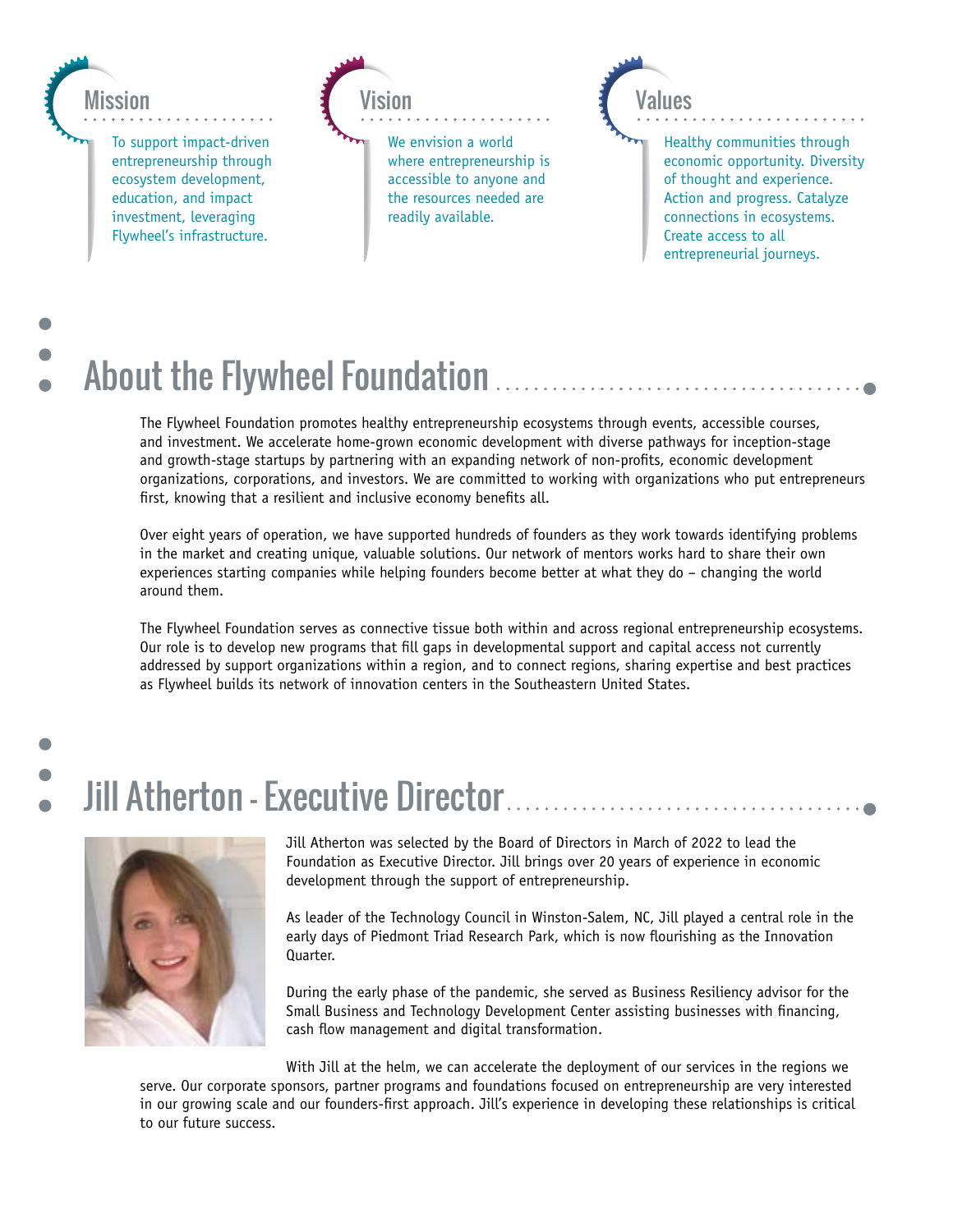### About Flywheel Innovation Communities

The Flywheel Foundation executes its mission through a network of purpose-driven innovation communities in the Southeast. Flywheel provides the affordable place and community infrastructure where startups and entrepreneurs flourish.

Flywheel designs and operates coworking innovation space in partnership with premier educational institutions and local community partners. We currently operate in the Triad Region of North Carolina served out of Winston-Salem, Greater Charlotte / Cabarrus served out of Concord, NC, and Upstate SC out of the Crescent Startup Community in Greenville, SC. Additional projects are in development in Lexington, NC, Greenwood, SC and North Wilkesboro, NC.

Our network will continue to grow throughout the Southeast in mid-size and smaller cities that have the right ingredients and community support for early-stage entrepreneurs.

The Flywheel Foundation enables an active coworking innovation model to build member communities and stimulate entrepreneurship – and that's important. Our model helps college and university entrepreneurship programs engage with our co-located companies and programs. We actively assemble Entrepreneurship Service Organizations (ESOs) as resident program partners under one roof to efficiently deliver resources and capital.

At Flywheel, we're passionate about building a purpose-driven community among our members. Our coworking culture helps our members develop personally and professionally. We are actively involved - not only providing the affordable, flexible space and amenities, but more importantly helping members accelerate their success through curated social and professional development events.

That's our purpose – to make a difference for the entrepreneurs we serve, to help them succeed, and to create an environment where new ideas flourish, get market traction, find customers and become new projects and businesses.

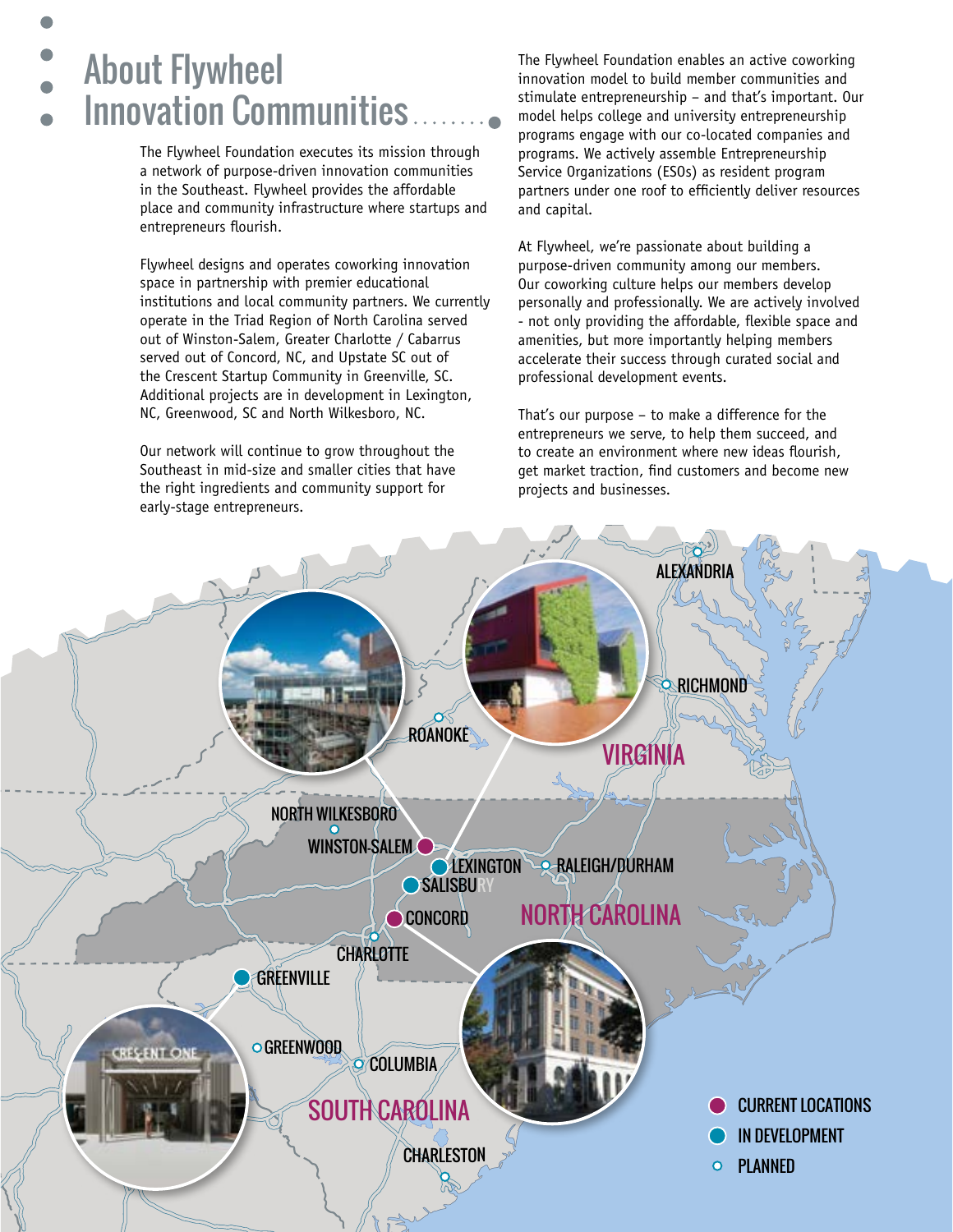### Supporting Ecosystems

We recognize that a healthy startup ecosystem has multiple program partners who serve specific groups and provide mentorship and capital access for main street as well as scalable startups. We collaborate to eliminate gaps, reduce risk and optimize chances for success with a continuum of developmental resources and funding from inception to growth stage.

As Flywheel enters new markets, we work to provide connective tissue by helping to develop Entrepreneurship Leadership Councils, led by entrepreneurs and Entrepreneurship Service Organization (ESO) partners.



### Upstate South Carolina

ESO Partners Community Works Greenville Chamber Mill Village Next SBDC SCBio SCRA Synergy Mill Ten at the Top The Hill Institute

Accelerators GVL Starts New Ventures GVL Next Launchlab Village Launch

**Incubators** Next Innovation Center Next Manufacturing Center SC Launch

Investment Funds Affinity Capital Cultivation Capital New Ventures GVL SC Launch Venture South GVL Vicinity Capital

### Triad North Carolina

ESO Partners

Agile City Center for Creative Economy Greater Winston-Salem, Inc. HUSTLE Winston-Salem Incolo Innovation Quarter Mixxer NCBiotech NC IDEA Foundation Provident 1898 SBTDC Small Business Center

Accelerators LaunchLab Greensboro New Ventures Triad Velocity

Incubators Nussbaum Center Winston Starts

Investment Funds Equilibrium Fund First Launch Capital IDEA Fund Partners New Ventures WS Venture South Piedmont WSPR Fund

#### Greater Charlotte/Cabarrus

ESO Partners

Cabarrus Chamber Cabarrus EDC Charlotte Regional Alliance Innovate Charlotte Launch LKN NC Biotech NC Idea Foundation Pitch Breakfast **SBTDC** Small Business Center Women's Business Center of Charlotte

Accelerators **Jules** Mito Station New Ventures Cabco/Meck QC Fintech

**Incubators** Packard Place Ventureprise

Investment Funds Charlotte Angel Fund NC Idea Partners Fund New Ventures CC Venture South Charlotte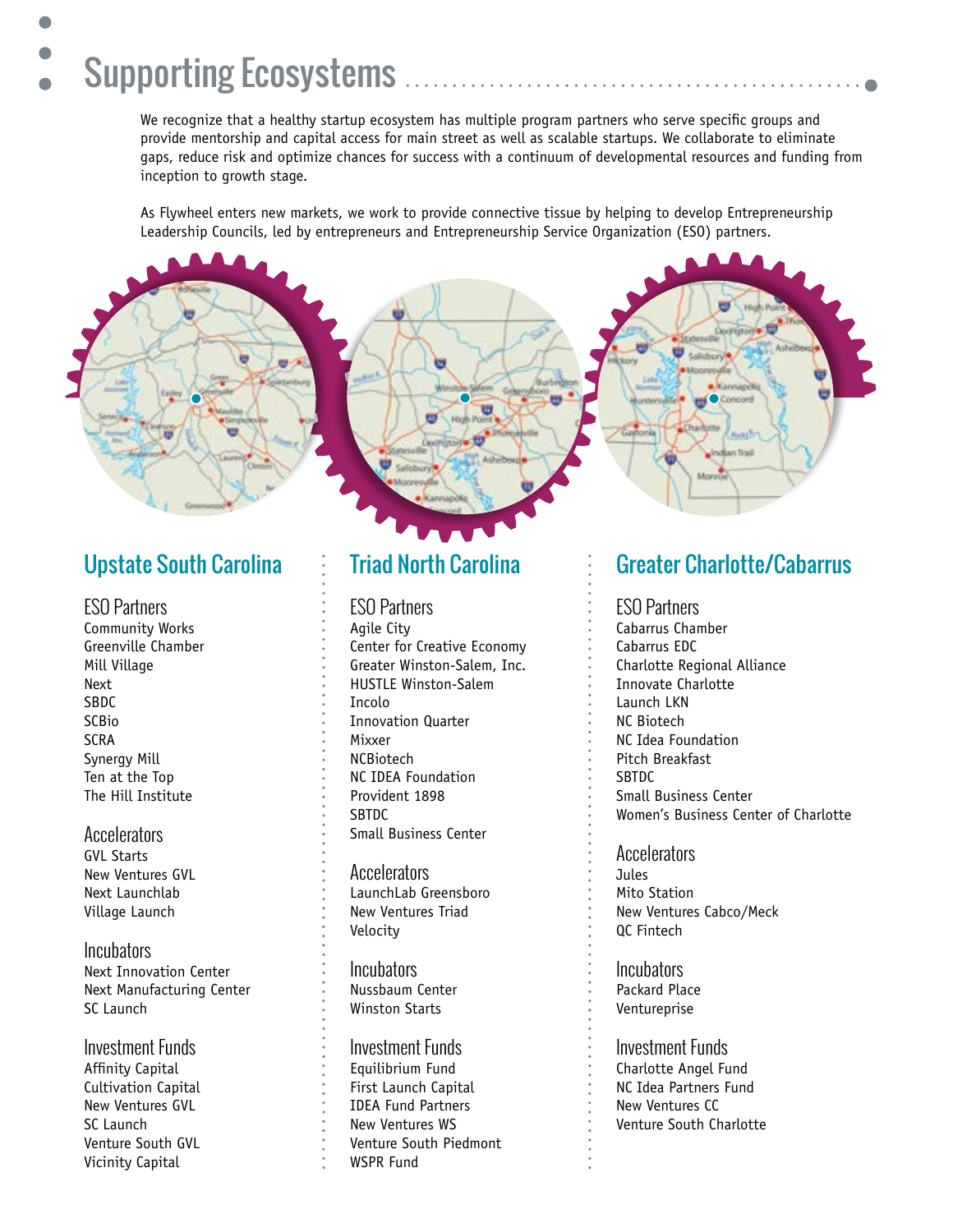### Overall Impacts

 $\bullet$ 

 $\bullet$ 

 $\bullet$ 

Through these programs, the Foundation has stimulated a pipeline flow of **early-stage teams and companies numbering over 300 annually, and supported the creation, launch and nurturing of more than 100 companies in 2021.** Our overall audience reach, membership and services have grown dramatically as we refine our service offerings and expand our geographic reach:

. . . . . . . . . .

 $\bullet$ 

| <b>Impacts</b><br>(Cumulative)          | 2017         | 2018   | 2019     | 2020   | 2021     | 2022<br>Projection |
|-----------------------------------------|--------------|--------|----------|--------|----------|--------------------|
| <b>Markets Served</b>                   | 3            | 4      | 5        | 6      | 7        | 9                  |
| <b>Students Enrolled in Curriculum</b>  | 28           | 31     | 126      | 260    | 425      | 625                |
| <b>Core Innovation Space Membership</b> | 110          | 165    | 302      | 345    | 515      | 685                |
| <b>Startups Coached</b>                 | 22           | 35     | 62       | 120    | 240      | 380                |
| <b>New Ventures Companies Created</b>   | 10           | 14     | 18       | 23     | 23       | 28                 |
| <b>Financing Secured</b>                | <b>\$3MM</b> | \$14MM | \$15.5MM | \$16MM | \$16.2MM | \$18MM             |
| <b>Jobs Created</b>                     | 15           | 52     | 126      | 185    | 220      | 275                |
| <b>Event Attendance</b>                 | 750          | 1,274  | 2,018    | 2,200  | 2,200    | 3,600              |
| <b>Audience</b>                         | 2,300        | 3,100  | 6,300    | 7,500  | 8,500    | 9,500              |



**6** 5% Regional Industries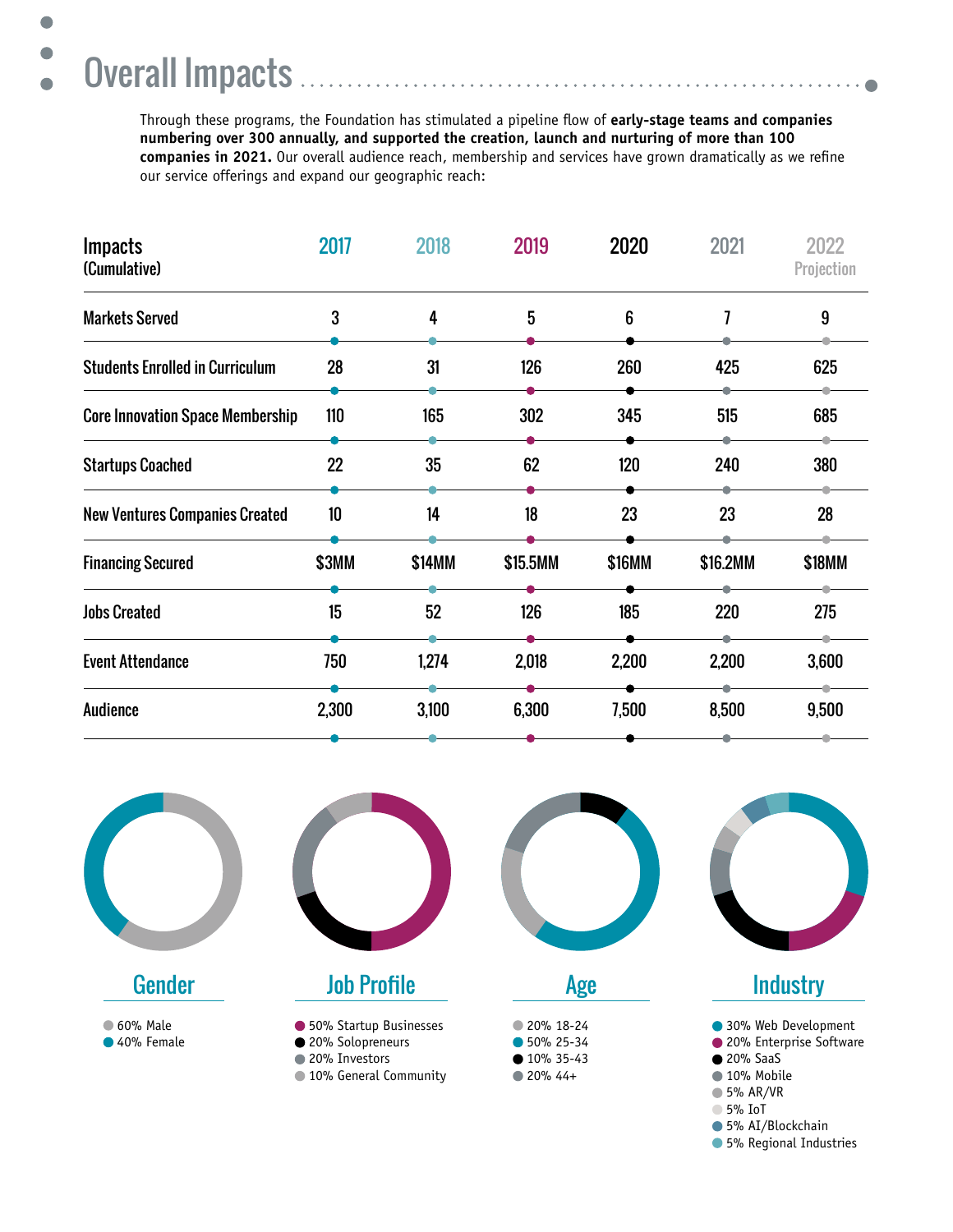## Starting Startups

 $\bullet$ 

### New Ventures Accelerators

One cycle per year per accelerator Average 150 applicants per accelerator 5-8 Companies per Cohort Media Reach – 12,000 impressions



The Flywheel Foundation administers the New Ventures program, forming investment clubs in the regions served that promote the intersection of emerging technology with regional market strengths. Companies accepted into the program receive an average \$50,000 equity investment and enter a 12-week accelerator tailored to their needs with mentors and subject matter experts.

### Open Runway..............................

Average 75 applicants per year



Open Runway is an acceleration-on-demand program offering one-on-one matching of needs with developmental and capital opportunities. This is a year-round rolling application program where companies can apply for design sprints and individual investment asks. In addition, the program provides services for corporate innovation programs.

### Retail Lab .................................

Average 30 applicants per cycle Offered in the Spring and Fall Media Reach –12,000 impressions

The Retail Lab serves early-stage retail business owners with an application-based, six-week immersive boot camp, followed by an opportunity for new retailers to test their concept in the Retail Lab Pop-Up Store for six months.

### Spark

One cycle per year Average 25 applicants Media Reach – 6,000 impressions



The Spark program offers idea-stage founders with scalable startup concepts starter seed grants to help them identify paths to commercial viability. Founders are required to enroll for free in the instructor-led "Applied Lean Startup Practices" on www.flywheel.courses.com in order to qualify for the grants. Through the course, applicants learn how to move ideas to repeatable revenue models as quickly as possible.

### Techstars Startup Weekends..............

Annual Startup Immersion Event Facilitated by Techstars Attendance averages 50 per event Media Reach – 10,500 impressions startupweekend IN MARTNERSHIP MITH Google for Startups



Techstars Startup Weekend is an intense 54-hour immersion in startup methods and is the best way to meet potential collaborators, mentors, investors, and leaders in the startup ecosystem. It's an experiential model that takes you out of books and into the real world with the experts you need to know. Now in our 8th year of hosting these events, the crash-course is facilitated by the global experts at Techstars. These business builders have a passion for sharing experiences from their success and failures so that you can model what works and avoid what doesn't on your road to a scalable business.

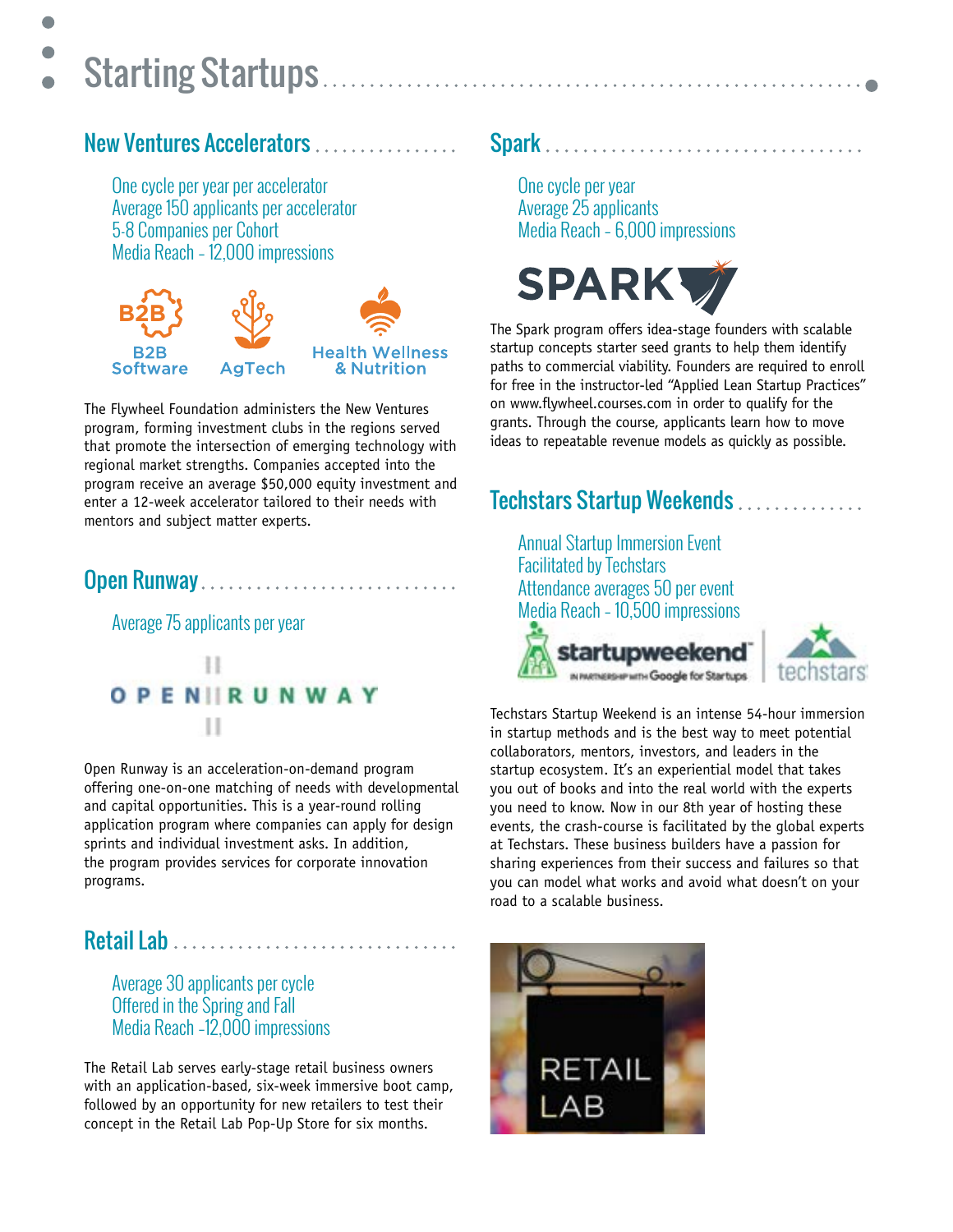### Spark

Two cycles per year Five grants awarded per cycle



Currently offered at the Cabarrus Center location, Spark Grants are \$5,000 starter grants encouraging entrepreneurs to pursue proof of concept for innovative ideas with commercial application. In 2021 five grants were awarded, and the program will offer additional grant cycles in 2022. Funding for Spark grants is supported by Truist and Flywheel Foundation fundraising. We intend to offer two cycles of grants in 2022.



#### Retail Lab ............................

Two cycles per year Five grants awarded per cycle

### **RETAIL LAB POP UP STORE**

Companies that successfully complete the Retail Lab Bootcamp can compete for \$2,500 starter grants from the Flywheel Foundation. Funding for this program comes from the support of the Wells Fargo Foundation and NC IDEA Foundation.

### SOS Recovery Grants ...............

Flywheel Foundation



The Flywheel Foundation implemented a one-time community based fundraise to offer recovery grants to small businesses in the Triad ecosystem that were severely impacted by the Covid 19 disruption. Four \$5,000 grants were awarded and mentor teams were formed among Foundation Board Members to provide ongoing assistance and advisory services.

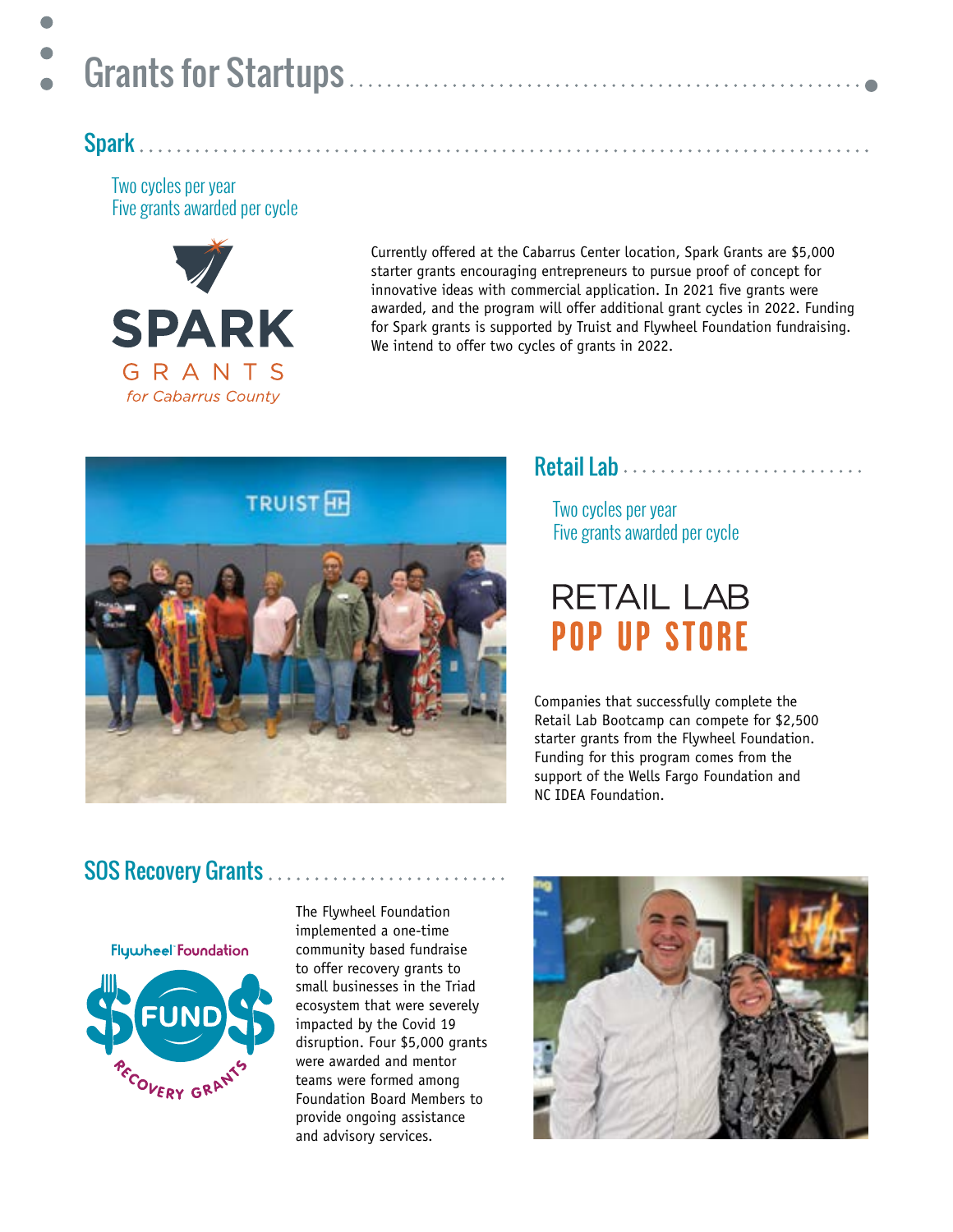### Investing in Startups

### New Ventures Accelerators

One cycle per year per accelerator Average 150 applicants per accelerator 5-8 Companies per Cohort



New Ventures is a unique pre-seed capital investment program coupled with an accelerator. Inception-stage startups apply to participate in the 3-month program, going through rigorous curriculum, receiving team mentorship, and developing a strong peer network.





We leverage the unique assets in the markets we serve to increase our impact and launch more companies. Since 2016, the 23 New Ventures portfolio companies have raised over \$16,000,000 in additional capital from regional seed funds and investors and have a combined valuation of over \$63,000,000.

The annual business challenge, accelerator program and Demo Day are made possible by Flywheel New Ventures LLC, which is a membership-based investment organization. All members are active investors who select the competition winners and make subsequent investments. All investment decisions are made by majority vote and rely heavily on milestone achievement by the selected teams during and after the accelerator session.

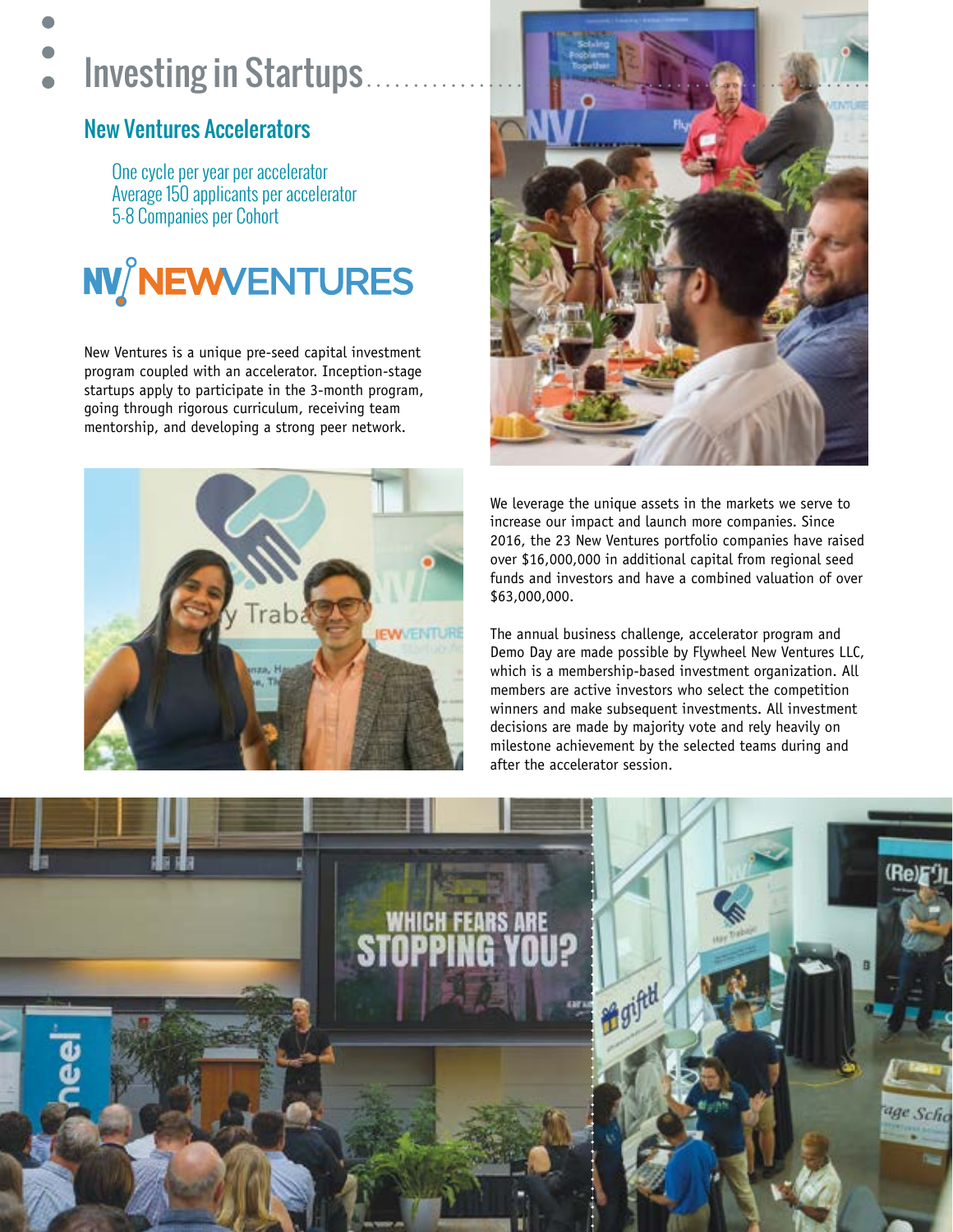### $\bullet$ Connecting Entrepreneurs

### Flywheel Café

 $\bullet$ 

Monthly Event x 3 Regions Average Attendance 50+ per location Audience: Investors and Entrepreneurs Media Reach: 3,500 x 30 events per year

### **Flywheel Café**

Flywheel Café is a monthly social gathering of entrepreneurs, investors and the local community. Founders gather over draft beer and wine to make connections, learn and share. Each event features a fireside chat with successful founders, investors and leaders in the community facilitated by the local community manager.

### Tech Slam 'N Eggs

Monthly Event - Rotating Quarterly by Region Average Attendance 30 Audience: Software Developers, Startup Founders, Investors Media Reach: 3,500 x 12 events per year



Tech Slam 'N Eggs is a popular event series also held monthly and focused on the software and product development audience. Invited companies "lift the hood" on their technology stacks and share hurdles, solutions and insights with their tech colleagues.

#### Indeavor..................................

Quarterly Event x 3 Regions Average Attendance 30 Media Reach: 3,500 x 30 events per year



Indeavor is a branded event designed to promote interaction between Flywheel members and the local community. It is an informal luncheon featuring intimate, non-scripted conversations with community leaders. It is designed to bring new traffic into the location and create new connections for members. Each Flywheel location offers a monthly Indeavor lunch.

### Converge South - Regional Startup Expos

Annual Regional Event x 3 Regions Exclusive Sponsor and Title Sponsorships Available Attendance: Averages 300 per event Media Reach: >25,000 regional impressions



Converge South is a regional celebration of startup activity produced by Flywheel and the Flywheel Foundation and co-sponsored by our regional ecosystem partners. These two-day events average 75 startups exhibiting on a demo floor, attracting investors from throughout the Southeast to connect with emerging and growth-stage companies. Investors are formed into teams to circulate the demo floor and score companies, with the top ten being invited to main stage lightning round pitches. Attendance averages 300+ and the event is a major draw for the entrepreneurial ecosystems.

### Pitch-Space.com............................

Monthly Event – Rotating Quarterly by Region Average Attendance 30 Audience: Investors and Entrepreneurs Media Reach: 3,500 x 12 events per year



Pitch-Space.Com is a platform that makes it easy for investors to review emerging startups supported by Flywheel with a library of profiles and pitch videos sorted by early, seed and growth stage companies. Partnering with regional market partners, we hold live pitch events monthly with virtual attendance as well, and collate startup information so investors have access to up-to-date investment opportunities.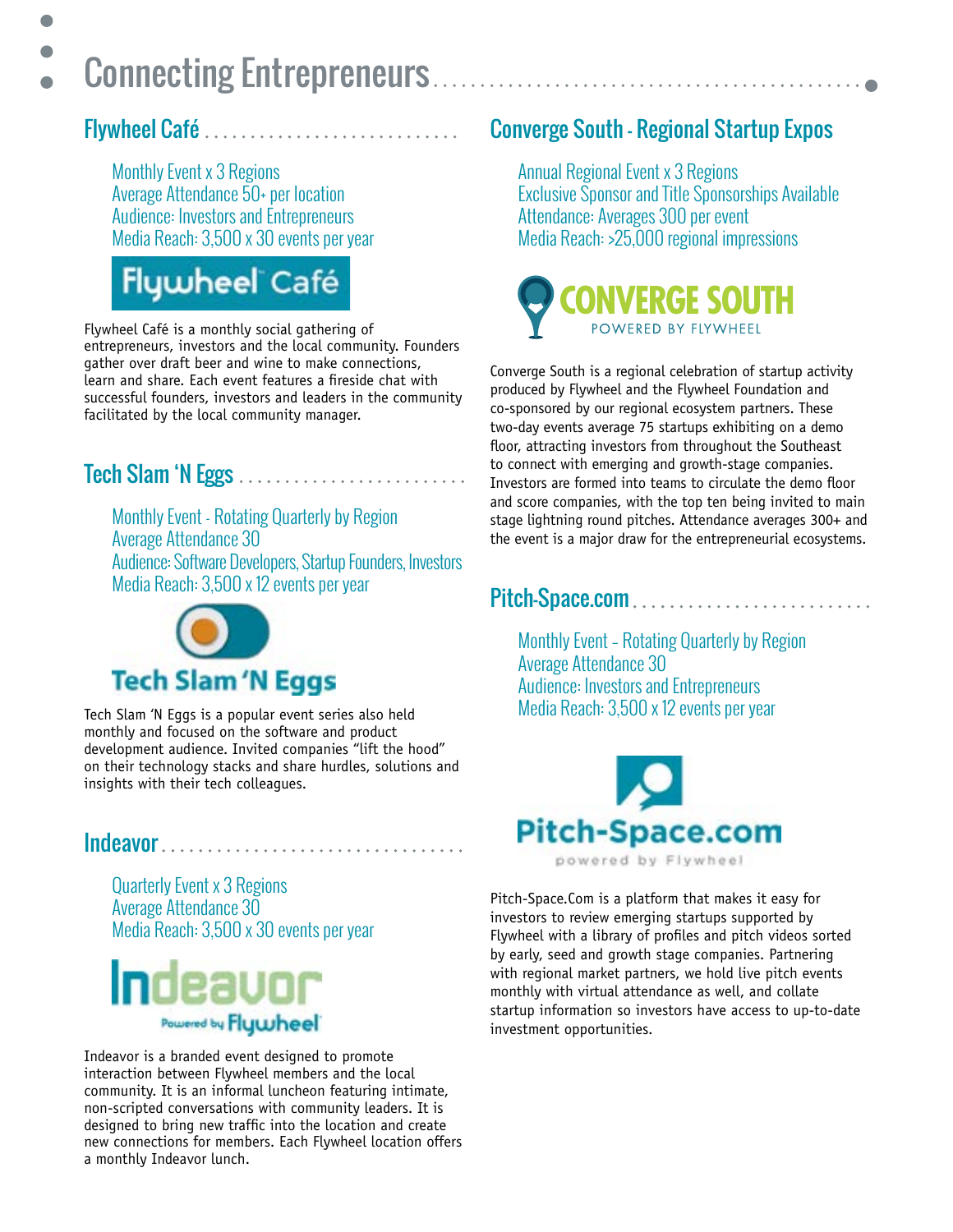### Educating Entrepreneurs..................

#### Courses powered by Flywheel  $\ldots \ldots \ldots \ldots$  Venture Mentoring Service

Year-round Self-directed and Facilitator-led Classes Participants: 200 entrepreneurs per year Media Reach: >20,000 impressions



Flywheel's entrepreneurship curriculum is offered through an online learning management system (https://flywheel.courses/) which can be taken self-directed or through facilitator-led classes. The Foundation has developed three flights of curriculum:

- Early-Stage a multimodule course offering based on lean startup practices applied to ideation, starting a startup, lean marketing, legal protection and financing pathways.
- Growth-Stage courses that address the journey funded companies take to build an organization, manage operations, get alignment on execution, and navigate venture deals and other forms of funding.
- Hosted Courses Flywheel partners with a variety of organizations and ESOs to develop their own curriculum and create 24/7 and instructor-led courses on our learning management system.

Our original content is developed in house with the support of successful entrepreneurs and investors. Additional content draws on trusted courseware from Stanford, MIT and a variety of online, print and video lecture resources that have proven to be of value to our startups over the years. Certificates are provided at the end of the class for students that complete the curriculum.

Year-round Participants: 90+ Mentors and 60+ Ventures Media Reach: >20,000 impressions



The Flywheel Foundation develops mentor networks in support of our investment programs as well as a general service to the ecosystems we serve. Dedicated program managers curate venture readiness and arrange mentor team assignment. We use Traction5 software to manage all meeting scheduling and preparation, track the progress of the ventures in the program, and measure the success of the venture-mentor relationship.

In our Concord location, the Foundation holds the MIT license for Venture Mentoring Service which is based on three pillars which apply to all of our mentoring activities:

- Team Mentoring
- Unbiased Advice (no conflict of interest from mentors)
- Confidentiality

### Office Hours

#### Average 20 hours per month per location One-on-one coaching by vetted professionals

Our Office Hours programs provide an important supplement to the formal mentor programs by offering one-on-one coaching by successful founders, investors and professionals for specific subject matter expertise, meeting the founder's needs at the right time with the right advisory services. Office Hours are free and provided by members of the Flywheel community in each region.

Flywheel Courses Finding Your Startup • Lean Startup Practices • Financing a Startup Startup Legal Matters • Marketing for Startups • Sales for Startups • Analytics for Startups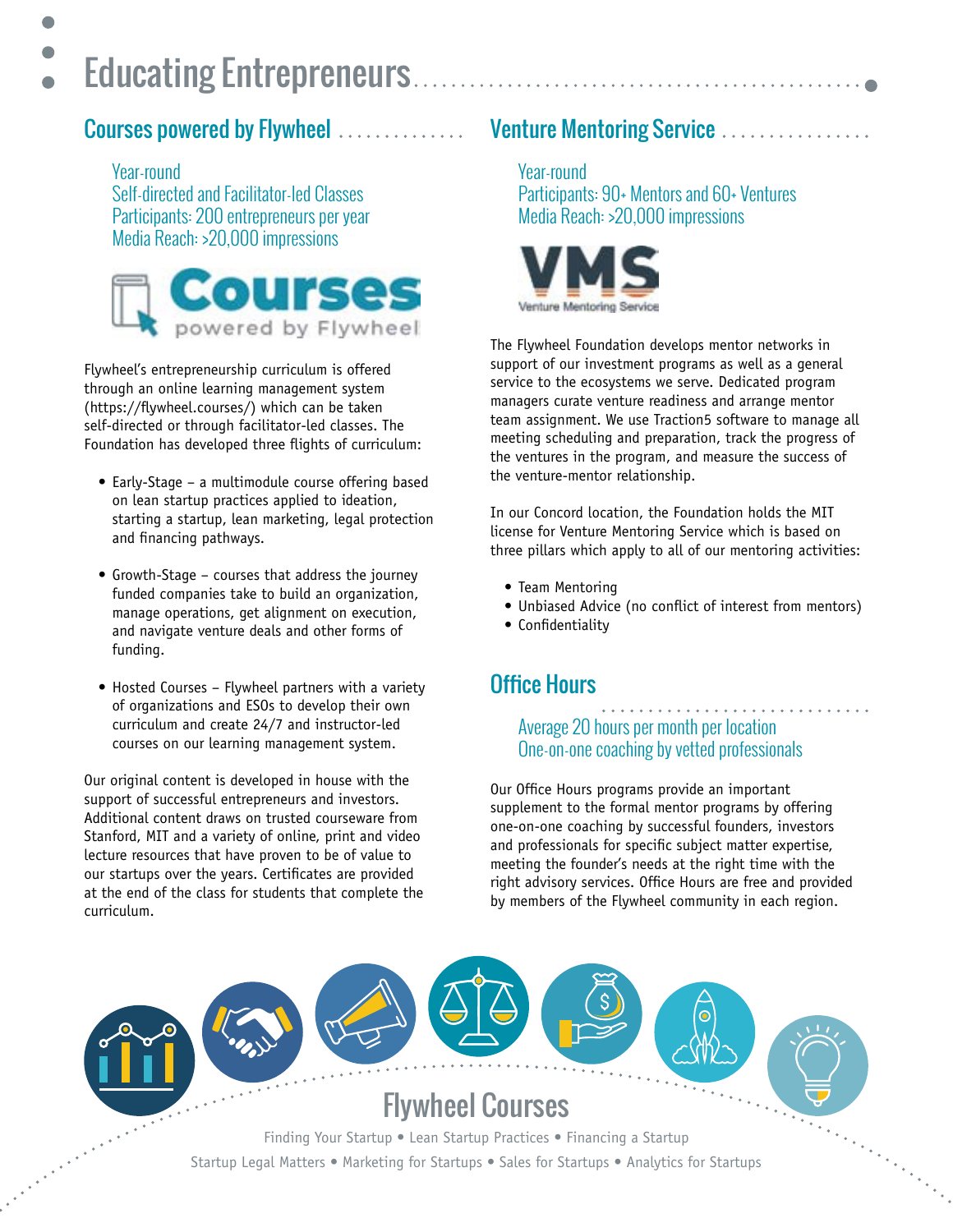#### $\bullet$ Sponsorship Opportunities $\bullet$

 $\bullet$ 

Our corporate and individual sponsors not only underwrite Flywheel Foundation's programming and events, but are also invited to become part of the innovation communities we support. Sponsors are encouraged to become engaged as mentors, coaches and supporters of the Flywheel network. Use our space, use our meeting rooms and become part of our vibrant entrepreneurship communities.

|                                                            | <b>Mentor</b><br>\$1,000 | <b>Advisor</b><br>\$2,500 | <b>Investor</b><br>\$5,000 | <b>Entrepreneur</b><br>$$10,000+$ | <b>Innovator</b><br>\$25,000 |
|------------------------------------------------------------|--------------------------|---------------------------|----------------------------|-----------------------------------|------------------------------|
| <b>RECOGNITION</b>                                         |                          |                           |                            |                                   |                              |
| Social Media (Impressions scale<br>with sponsorship level) |                          |                           |                            |                                   |                              |
| Website                                                    |                          |                           |                            |                                   |                              |
| <b>Monthly Newsletter</b>                                  |                          | One Region                | One Region                 | <b>Three Regions</b>              | Three Regions                |
| Signage in Flywheel Locations *                            |                          |                           |                            |                                   |                              |
| <b>Guest Blog Post</b>                                     |                          |                           |                            |                                   |                              |
| <b>Program Title Sponsor **</b>                            |                          |                           |                            |                                   |                              |
| <b>Flywheel.Courses Title Sponsor</b>                      |                          |                           |                            |                                   |                              |
| <b>ACCESS</b>                                              |                          |                           |                            |                                   |                              |
| <b>Entrepreneurship Events</b>                             |                          |                           |                            |                                   |                              |
| <b>New Ventures Guest Lectures</b>                         |                          |                           |                            |                                   |                              |
| <b>Flywheel.Courses Lecture</b>                            |                          |                           |                            |                                   |                              |
| <b>Flywheel.Courses Development</b>                        |                          |                           |                            |                                   |                              |
| Host events in Flywheel Social<br><b>Commons</b>           |                          |                           | 1 Event                    | 2 Events                          | 3 Events                     |
| <b>Coworking Space Use</b>                                 | 5 days/month             | 5 days/month              | 5 days/month               | 10 days/month                     | 20 days/month                |
| <b>Meeting Room Access</b>                                 | member rates             | 2 hours/month             | 4 hours/month              | 6 hours/month                     | 10 hours/month               |
| <b>Flywheel Coworking Scholarship</b><br>in Sponsor's Name |                          |                           | $\mathbf{1}$               | $\overline{c}$                    | 3                            |
| <b>Flywheel Courses Scholarship</b><br>Contribution        |                          |                           | \$100                      | \$250                             | \$750                        |

*\* Physical signage in multiple locations at Entrepreneur and Innovator levels*

*\*\* Listed as sponsor for one or more programs.*